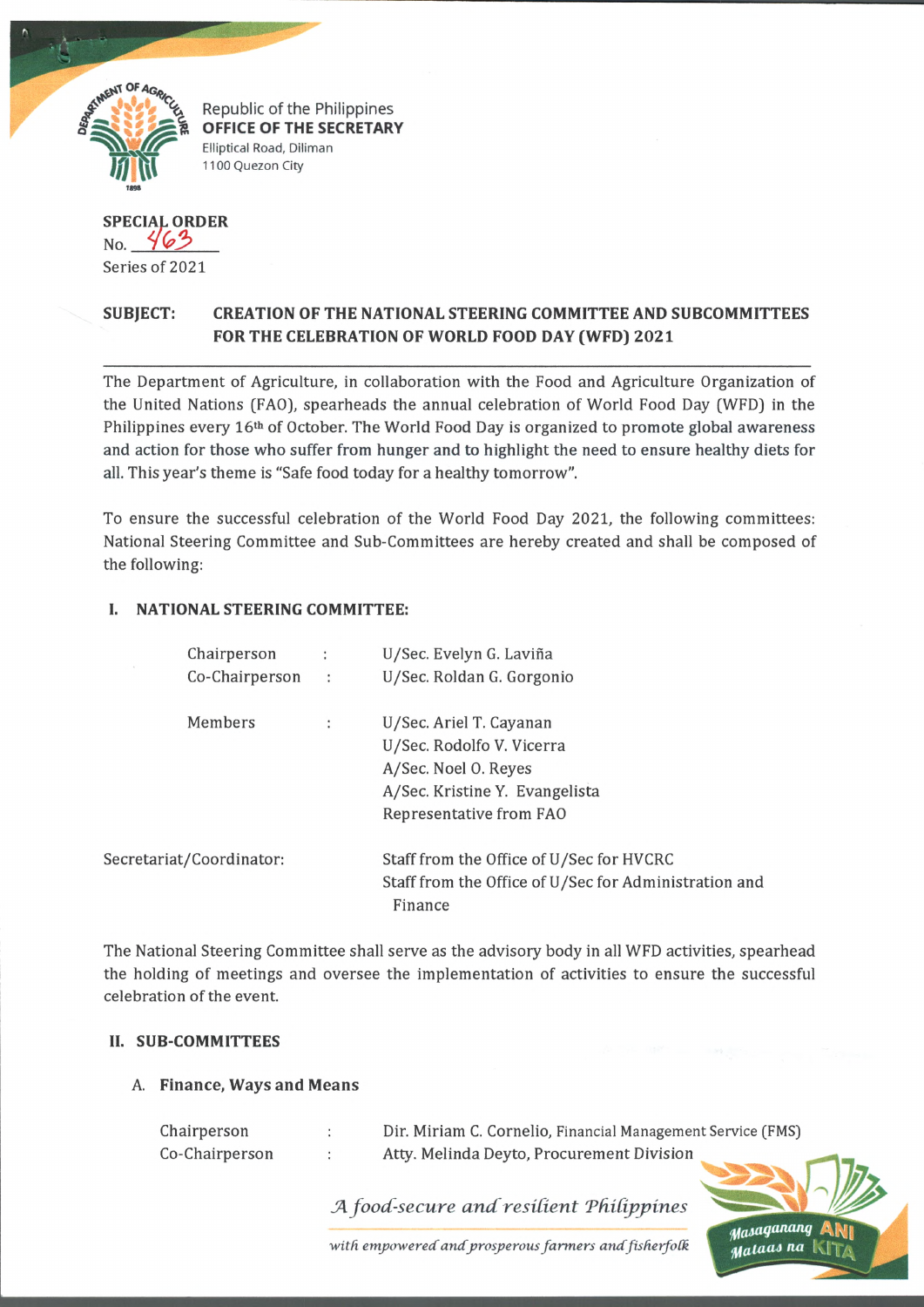| Members | Staff, FMS                         |
|---------|------------------------------------|
|         | <b>Staff, Procurement Division</b> |

## **B. Program and Invitation and Confirmation of Attendance**

| Chairperson         | ÷              | U/Sec. Roldan G. Gorgonio                                                                                                                                    |
|---------------------|----------------|--------------------------------------------------------------------------------------------------------------------------------------------------------------|
| Co-Chairperson      | $\ddot{\cdot}$ | Ms. Cheryl C. Suarez, Chief, Agriculture and Fisheries<br><b>Information Division (AFID)</b>                                                                 |
| <b>Members</b><br>÷ |                | Staff from the Office of U/Sec for Administration and<br>Finance<br>Staff from the Office of U/Sec for Policy and Planning<br><b>Staff, Records Division</b> |
|                     |                | <b>Staff, Strategic Communications Office</b><br>Staff, AFID                                                                                                 |

## **Photo/Video Documentation, Publicity and Promotion, Exhibit, Printing of Program and Audio-Visual System**

| Chairperson    | $\sim$        | Ms. Adora D. Rodriguez, AFID                          |
|----------------|---------------|-------------------------------------------------------|
| Co-Chairperson | $\mathcal{L}$ | Ms. Solita S. Onquit, Strategic Communications Office |
| Members        |               | Staff, AFID                                           |
|                |               | <b>Selected Janitorial Service Personnel</b>          |

## **Special Events (Agri-Products Exhibits, Tiangge, etc.)**

| Chairperson    | ÷                    | Dir. Ramon C. Yedra, Agribusiness and Marketing |
|----------------|----------------------|-------------------------------------------------|
|                |                      | <b>Assistance Service (AMAS)</b>                |
| Co-Chairperson | $\ddot{\phantom{a}}$ | Mr. Joseph Baldelomar, AMAS                     |
| <b>Members</b> | ÷                    | Staff, AMAS                                     |
|                |                      | <b>Staff, General Services Division (GSD)</b>   |
|                |                      | <b>Selected Janitorial Service Personnel</b>    |

#### **Logistics, Internet Connectivity and Other Concerns**

| Chairperson | Dir. Honorio C. Flameno, Ph.D., Information and |
|-------------|-------------------------------------------------|
|             | <b>Communications Technology Service (ICTS)</b> |
| Members     | Staff. ICTS                                     |

*fA. food-secure a n d resident Thdipjnnes*



with empowered and prosperous farmers and fisherfolk